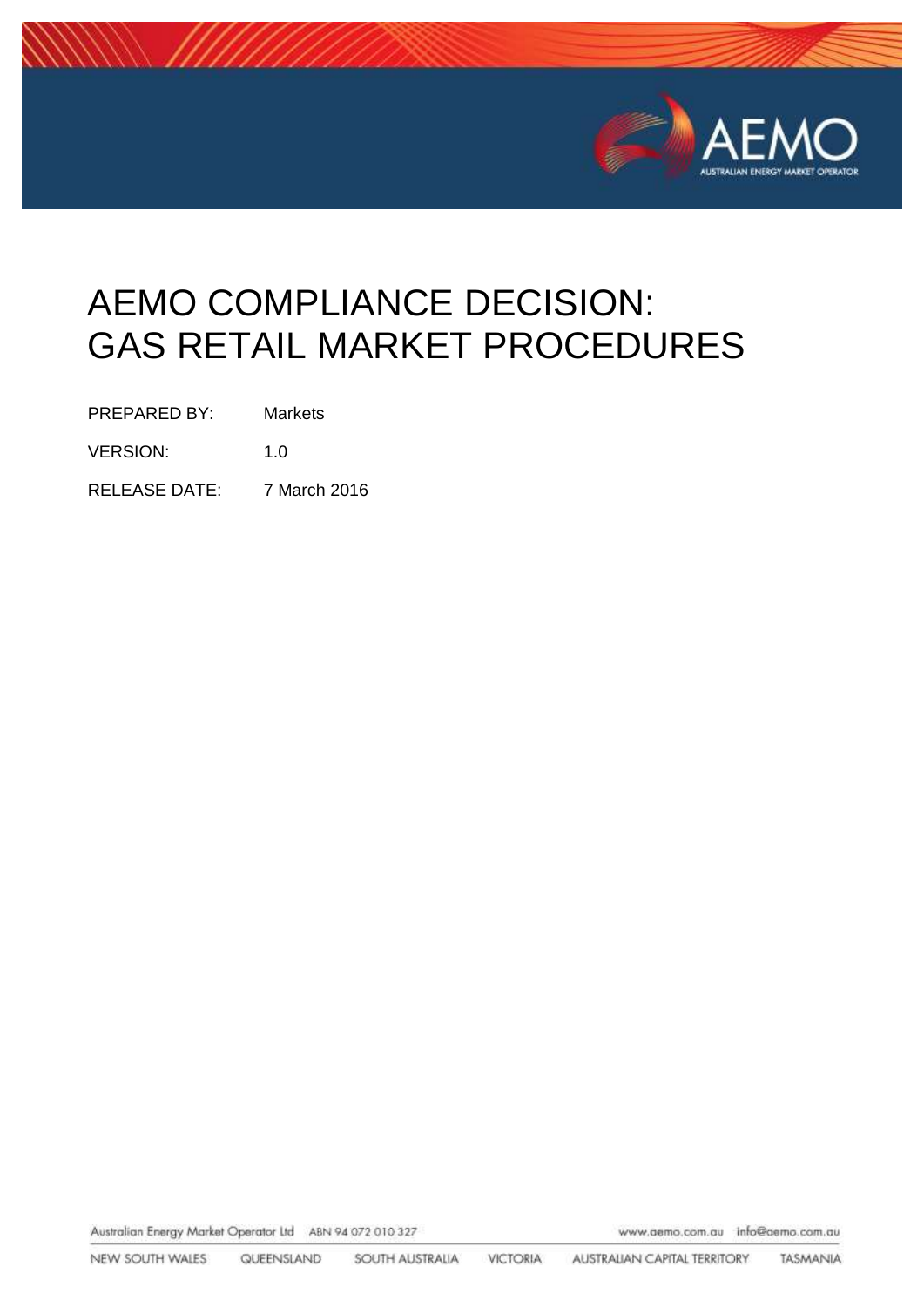

## **Introduction**

#### Role of AEMO

Section 91MB of the National Gas Law requires that, if AEMO has reasonable grounds to suspect a breach of the Retail Market Procedures, it must, after making such inquiries and investigations as it considers appropriate, make a decision as to whether the breach is a material breach. AEMO must publish that decision and its reasons.

#### Summary

AEMO published a Compliance Decision on 26 November 2015 relating to a material breach of clauses 21.1(5) and 21.1 (7) of the NSW and ACT Retail Market Procedures ("Procedures") between January 2015 and July 2015 by Jemena Gas Networks (NSW) Ltd (Jemena) ("Previous Decision") $<sup>1</sup>$ .</sup>

Since the Previous Decision, AEMO has continued to monitor Jemena's performance in relation to clauses 21.1(5) and 21.1 (7) of the Procedures.

Based on AEMO's analysis of the meter data submissions by Jemena to AEMO, AEMO considers that Jemena, as the meter data agent in the NSW and ACT Retail Gas Market, has not met the "quarterly gas meter reading" delivery obligations as prescribed in the NSW and ACT Retail Gas Market Procedures (Procedures) between September 2015 and January 2016. This is an apparent breach of clause 21.1 (7) of the Procedures, which relate to the timely provision of quarterly gas meter read data to AEMO. Jemena has met the requirements of clause 21.1(5) since the Previous Decision.

AEMO has assessed this as a material breach of the Procedures, based on a number of factors including the previous breach specified in the Previous Decision, the number of instances of the breaches and the financial and operational impacts for market participants and end use customers.

The late delivery of the reads materially affected market participants due to the impact to their operations, particularly their billing processes. Retailers estimated a large number of reads in lieu of the data from Jemena to meet their customer-billing schedules. Retailers have advised that this has imposed additional material operational costs in the form of out-of-cycle billing, processing, special read requests and customer support. The billing cycle changes and the use of estimates by retailers also affected end use customers as evidenced through the reported increases in customer complaints and support calls to the retailers attributable to the late delivery of meter data.

This document outlines details of AEMO's investigation of the apparent breach by Jemena and the reasons for its decision.

## **Circumstances of Apparent Breach**

#### **Background**

-

Jemena is the meter data agent in the NSW and ACT Retail Gas Market. In November 2015, AEMO issued the Previous Decision that Jemena had not met the non-daily gas meter reading delivery requirements under clauses 21.1(5) and 21.1 (7) of the Procedures between January 2015 and July 2015.

<sup>1</sup> AEMO Compliance Decision – Jemena November 2015[: http://www.aemo.com.au/Gas/Policies-and-Procedures/Retail-Gas-Market-](http://www.aemo.com.au/Gas/Policies-and-Procedures/Retail-Gas-Market-Procedures/~/media/Files/Gas/Policies%20and%20procedures/Retail%20gas%20compliance/2015/AEMO%20Compliance%20Decision%20%20Jemena%20November%202015.ashx)[Procedures/~/media/Files/Gas/Policies%20and%20procedures/Retail%20gas%20compliance/2015/AEMO%20Compliance%20Decision](http://www.aemo.com.au/Gas/Policies-and-Procedures/Retail-Gas-Market-Procedures/~/media/Files/Gas/Policies%20and%20procedures/Retail%20gas%20compliance/2015/AEMO%20Compliance%20Decision%20%20Jemena%20November%202015.ashx) [%20%20Jemena%20November%202015.ashx](http://www.aemo.com.au/Gas/Policies-and-Procedures/Retail-Gas-Market-Procedures/~/media/Files/Gas/Policies%20and%20procedures/Retail%20gas%20compliance/2015/AEMO%20Compliance%20Decision%20%20Jemena%20November%202015.ashx)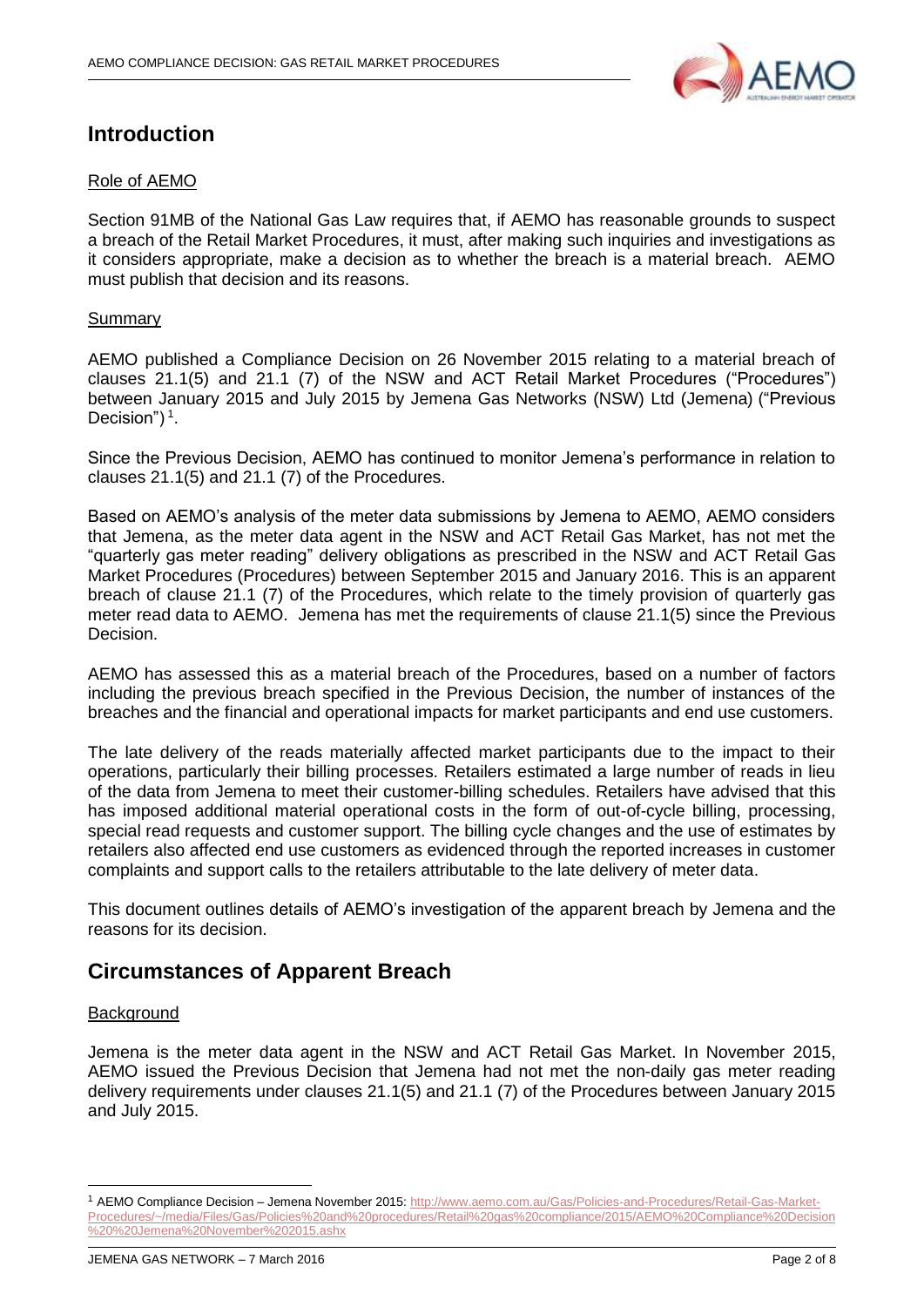

Jemena has advised AEMO that, in the time following the Previous Decision, Jemena has worked towards rectifying the breach. In particular, Jemena advised that it has:

- implemented increased focus on clearing aged unbilled/exceptions to improve compliance and in line with retailer requests;
- increased its processing resources in December 2015 focusing on clearing exception errors in a timely manner; and
- worked towards implementing a reading route optimisation program to improve their ability to take reads from the field and load into the collection system with greater efficiency.

However, in monitoring Jemena's performance in the months following the Previous Decision, AEMO's analysis of the meter data submissions by Jemena to AEMO's systems shows that Jemena has not met the quarterly gas meter reading delivery requirements under clause 21.1 (7) of the Procedures between September 2015 and January 2016. AEMO notes Jemena's comment that January 2016 results have been impacted by storms in early January 2016 and short term MVRS (meter reading dispatch and collection system outages) resulting in a loss of 2 days meter reading output.

From AEMO's discussions with two key impacted participants, they noted that there has been numerous conversations with Jemena over the course of this issue and that retailers have been working collaboratively with Jemena towards a solution for the meter read issues. Retailers have reported that due to their operational requirements they found it necessary to generate a large number of estimated reads in lieu of the delayed meter reads from Jemena and that this had resulted in significant operational impacts.

AEMO's analysis of the meter data submissions by Jemena to AEMO shows that, whilst there has been improvement in December 2015 and January 2016, their quarterly gas meter reading delivery performance has not met the requirement in clause 21.1(7) in the Procedures on multiple occasions over the reviewed period (September 2015 – January 2016).

#### Clause 21.1

The relevant Procedures for the period of Jemena's apparent breaches are those set out in version 14 of the Retail Market Procedures (NSW and ACT). This version of the Procedures are relevant to this issue as they are applicable from 3 November 2014.

Clauses 21.1 (7) of the Procedures states:

#### **21.1 Provision of data to AEMO**

**…**

#### **(7) In respect of** *basic metering equipment* **read quarterly the** *meter data agent* **must provide:**

- **a)** at least 90% of the data specified in clause 21.1(2) that it collects from that type of equipment in any month within 5 business days of the meter read;
- **b)** at least 98% of the data specified in clause 21.1(2) that it collects from that type of equipment in any month within 20 business days of the meter read.

For each monthly period from September 2015 to January 2016 Jemena did not comply with clauses:

- 21.1 (7) (a) for every month between September 2015 and January 2016 (inclusive); and
- 21.1 (7) (b) for September 2015.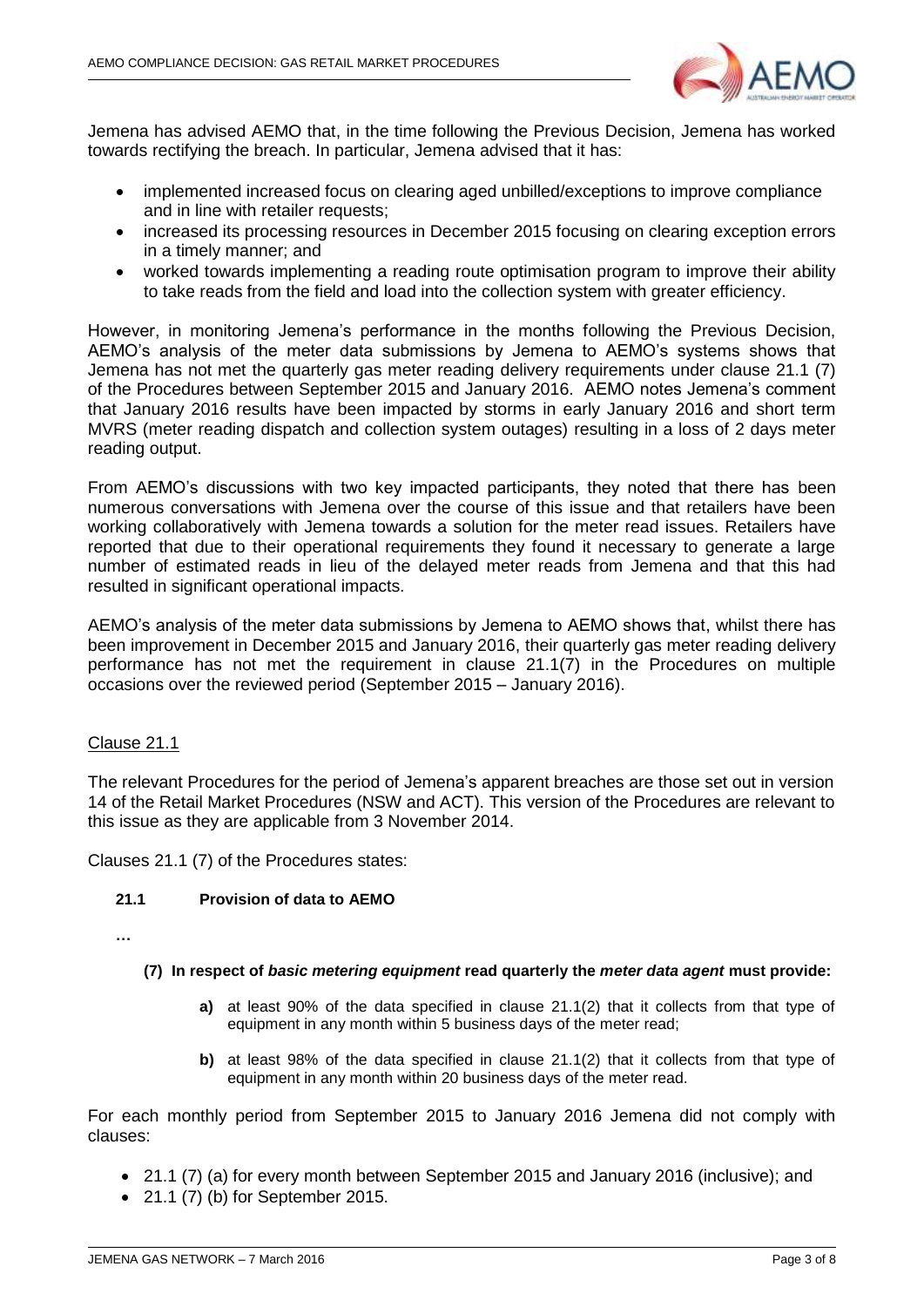

## **AEMO Decision: Apparent Breach is Material**

AEMO is required to assess the materiality of breaches of the Procedures and if it determines that the breach or breaches are material, AEMO may direct a person suspected of the breaches to take remedial action.

AEMO has undertaken the impact assessment of the delayed provision of quarterly metering data by Jemena to market participants in the NSW and ACT Gas Market. The assessment concludes that the delay in providing timely quarterly metering data has had a material impact on NSW and ACT gas market participants.

Specific information provided to AEMO by retail market participants detailing financial and operational impacts has not been provided to Jemena for confidentiality reasons. Accordingly, Jemena has not had an opportunity to assess and respond to these matters in terms of their materiality, or AEMO's assessment that these impacts resulted primarily from the breach.

#### **Materiality**

Criterion 1: Financial impact

There has been a financial impact to market participants because of this breach. Market participants have reported that the additional costs they have incurred due to the delay in the provision of non-daily meter reads by Jemena includes those arising from:

- 1. increased back office processing for exception handling and estimation process;
- 2. additional billing to remediate bills when Jemena meter reads are received;
- 3. significant additional time spent on customer complaints and customer support due to the estimated reads based billing; and
- 4. additional costs in requesting special reads from Jemena.

Criterion 2 and 3: System and operational impact

The failure to provide quarterly metering data within the specified timeframes has a practical operational impact for other market participants. Impacted participants have noted that they have incurred a significant operational burden on their systems to undertake metering data estimations, reissue bills once the quarterly meter reads are provided by Jemena and request special reads from Jemena.

Market participants have reported that the delay in quarterly meter reads provided by Jemena and the consequent estimations have resulted in a negative experience for their customers. They have reported a significant increase in customer complaints and support. The complaints and enquiries are mainly in reference to bill estimations, delayed bills and amended bills.

#### Criterion 4: Any other factors

AEMO notes that this is the same type of breach as the breach that was included in the Previous Decision. Taking into account the breach of clause 21.1(7) included in the Previous Decision, the number of months where a breach has been observed in this case is also relevant. A breach of the requirements under clause 21.1 (7) was observed in 11 of the 12 months in the 2015 calendar year.

#### Decision

Based on the reports and evidence made available to AEMO, Jemena's failure to comply with the requirements under clause 21.1 (7) of the Procedures over multiple months has had a material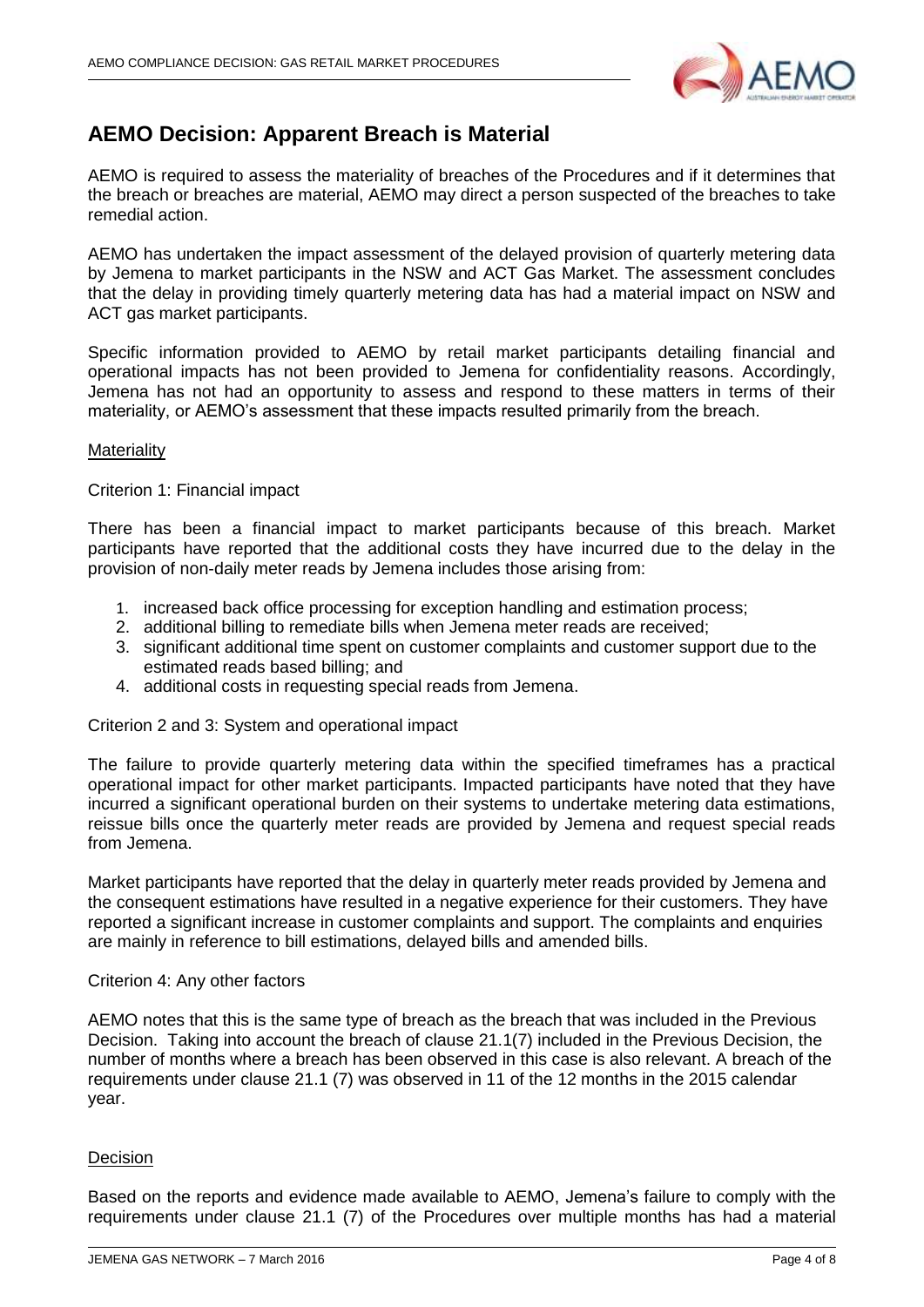

impact on other market participants. Jemena's inability to provide quarterly metering data within the specified time frames (as outlined in the Procedures) has caused financial and operational impact to market participants. AEMO believes that this breach has had a material impact on multiple market participants and the NSW/ACT Retail Gas Market as a whole.

Due to the ongoing nature of this breach AEMO has referred this matter to the Australian Energy Regulator (AER) pursuant to section 91MB(4)(c) of the National Gas Law. In conjunction with the AER, AEMO will continue to monitor Jemena's quarterly gas meter reading delivery performance to assess if Jemena has met the requirements under clause 21.1 (7) of the Procedures for the month of February 2016 and into the future.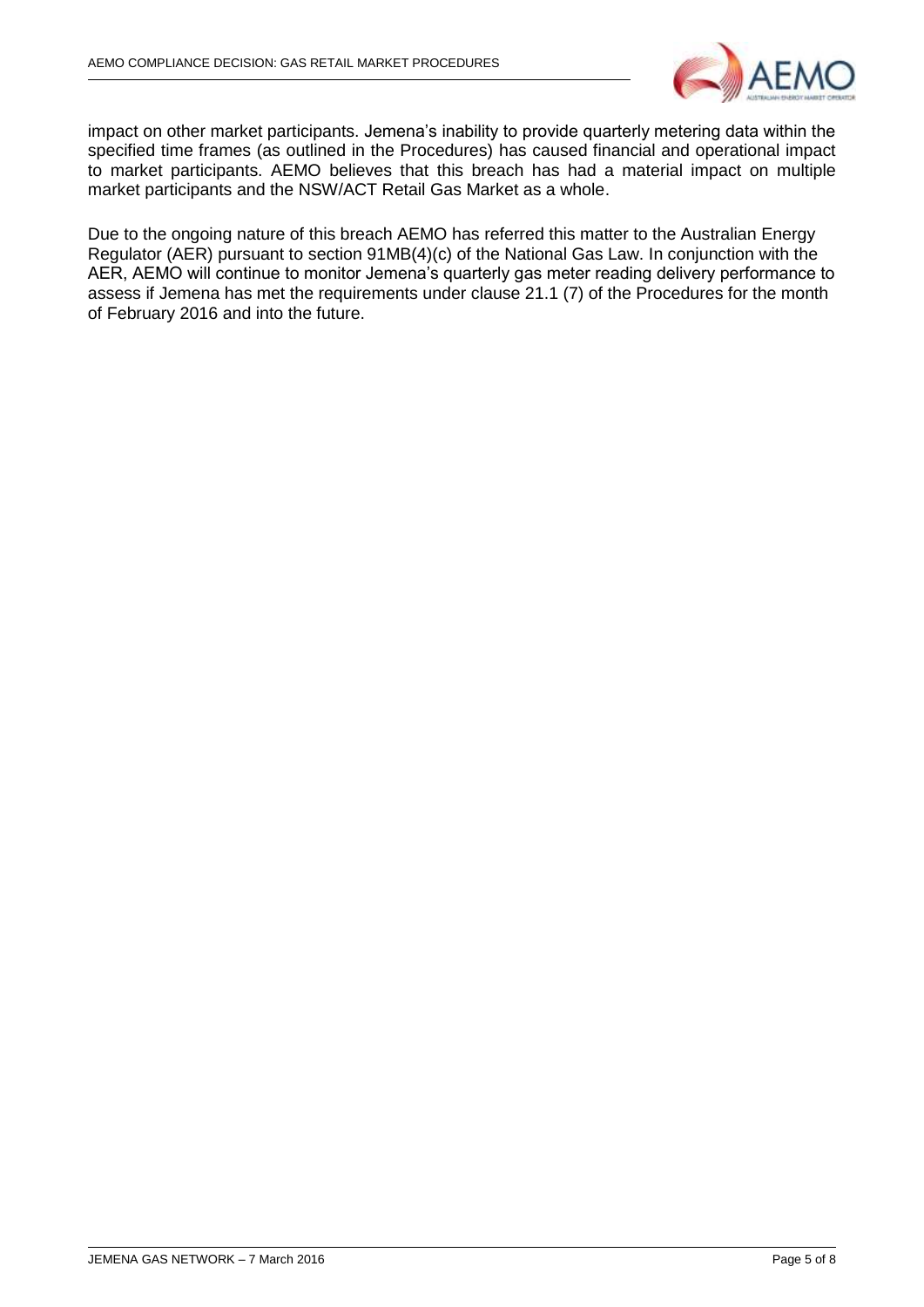

# **ATTACHMENT A: AEMO COMPLIANCE PROCESS**

### **Criteria AEMO will use in considering whether**

- **i. An incident is material; and**
- **ii. If the incident is material whether it should be referred to AER.**

#### Criteria to consider in assessing materiality of apparent breach

The following criteria will be used by AEMO in determining whether an apparent breach is material in nature:

- 1.Whether or not the apparent breach is likely to cause significant financial impact on either of the following:
	- a. Market Participants;
	- b. AEMO, including the Gas Retail Market Business System;
	- c. End use customers;
	- d. AEMO stakeholders.
- 2. Whether or not the apparent breach is likely to cause significant market system impact on either of the following:
	- a. Market Participants;
	- b. AEMO; including the Gas Retail Market Business System;
	- c. AEMO stakeholders.

3. Whether or not the apparent breach is likely to use significant operational impact on either of the following:

- a. Market Participants;
- b. AEMO; including the Gas Retail Market Business System;
- c. End use customers;
- d. AEMO stakeholders.
- 4. Any other factors considered relevant by AEMO.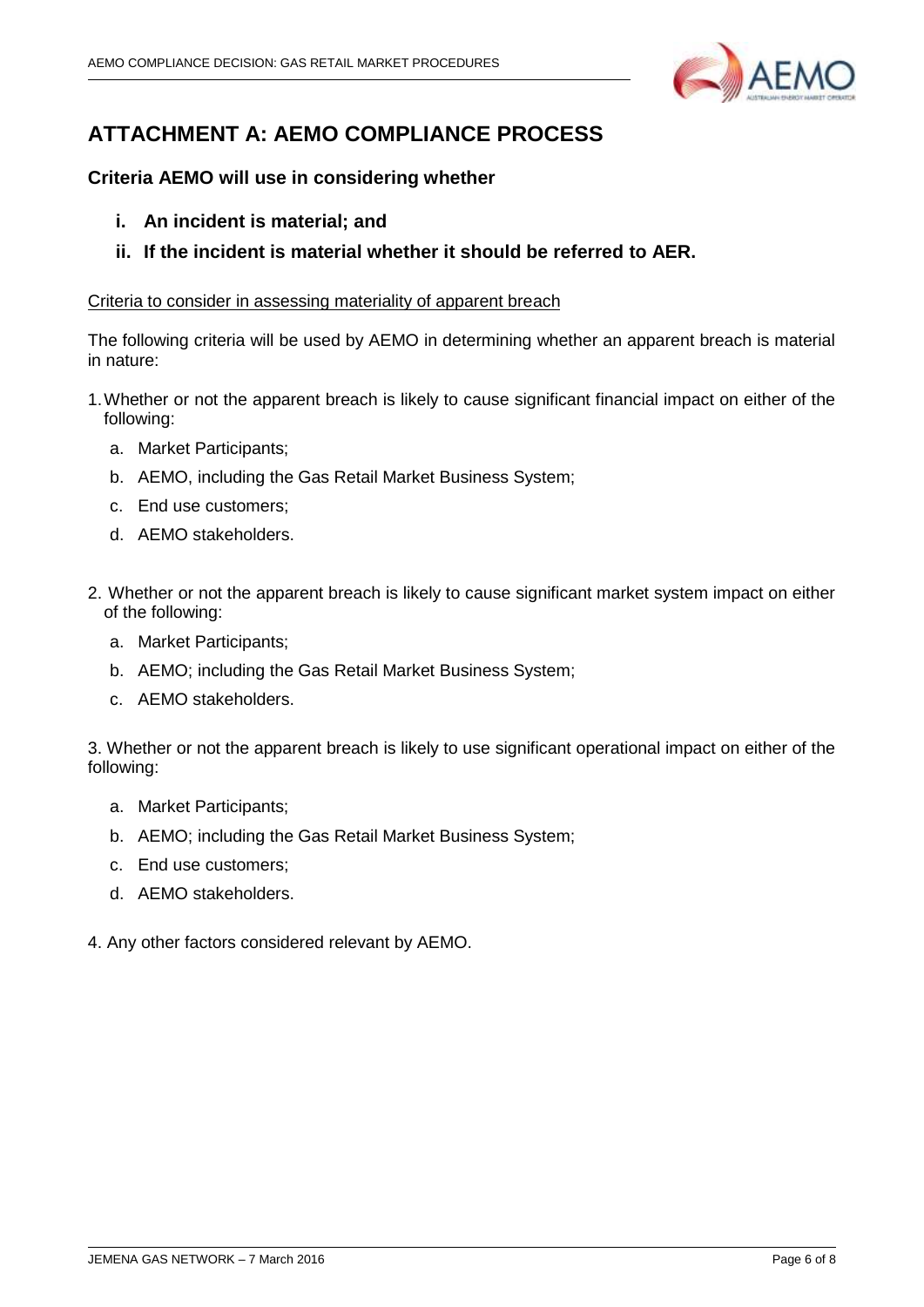

#### Criteria to consider in referring a material apparent breach to AER

The checklist is the process AEMO will use to determine whether an apparent breach, if considered material, should be referred to the AER.

In determining whether or not a material apparent breach warrants referral to the AER, AEMO may have regard to the following matters:

- 1. Whether the complaint is frivolous or vexatious.
- 2. Whether the apparent breach has resulted in any costs being borne by AEMO (and therefore the market as a whole).
- 3. Whether or not the apparent breach appears to have arisen as a result of problems with the design/operation of the Procedures.
- 4. Whether the apparent breach by a Market Participant was caused by the conduct of AEMO.
- 5. Whether the apparent breach is an isolated event, or indicates a systemic problem with compliance.
- 6. Whether the apparent breach appears to have been made intentionally or maliciously.
- 7. Whether remedial action was taken by the Market Participant following discovery of the breach.
- 8. Whether the apparent breach has a potential anti-competitive effect.
- 9. Any other matters considered relevant by the AEMO.